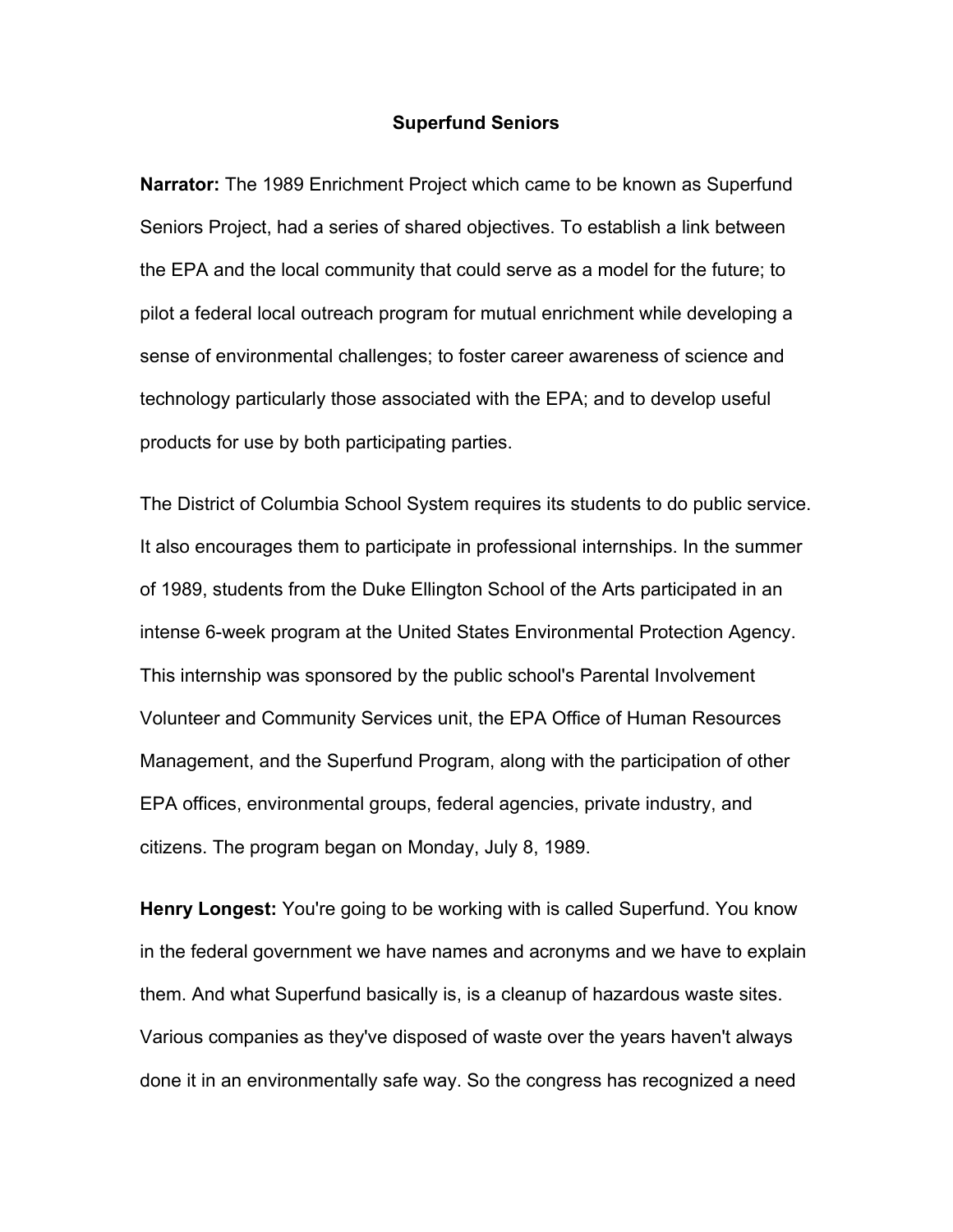to go out and clean up these hazardous waste sites. And they've basically taken a two-fold approach to it. First is, uh, if we have what we call a responsible party, in other words we know who created the problem, we take an enforcement action and go after that company and require them to clean up this hazardous waste. But if it turns out that we don't know who created the problem, or the company that caused the problem is bankrupt, or they left town, or what have you, then the fund, the federal dollars will be used to clean up that site.

So that, in a nutshell, that's what the Superfund Program is and that's what you'll be learning about.

**Charlie Grizzle:** For our country but that we take a leadership role for the, uh protecting the environment of our entire planet. International environmental issues are very much a concern of our new administrator and of President Bush. The President has invited the Administrator Riley to accompany him to, to Paris to the Economic Summit uh, and environmental issues are going to be very high on the agenda. Transport of hazardous waste materials across national boundaries is something that's very, uh, a very big concern. Some people would say well let's just use third world countries as a dumping ground. Uh, we, we can't very well do that. Third world countries say, well you created the, your, uh, the pollution in our planet because of your industrialization. We now want to catch up and industrialize our own uh, co-, uh economies. So we're not going to take your hazardous waste materials.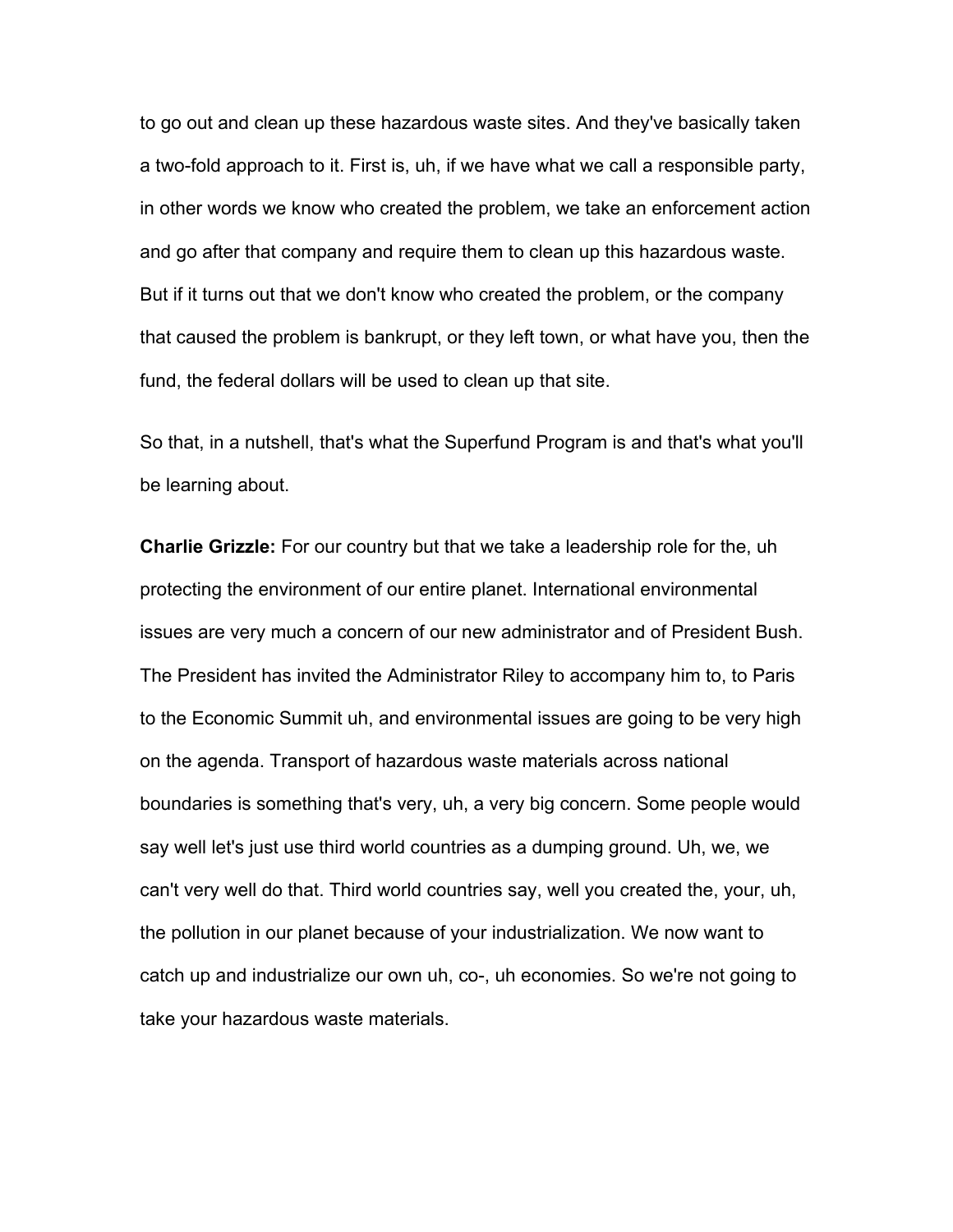So there are many, many complicated international uh environmental issues and the U.S. EPA has to step up to the plate so to speak, and play ball in that arena.

**Narrator:** The Duke Ellington students came to EPA with some definite perceptions on environmental protection.

**Male Student #1:** What they need to do is, instead of spending all this money to build a new site, they need to clean up their sites that they already have. Like the sites they had back when they was building the bombs in 1950, they need to clean up, clean this, all that stuff, and then instead of just spending like billions of dollars trying to make new weapons and all the new weapons, that's not even going to be needed.

**Male Instructor:** Shawn, what's your initial views of the role of EPA?

**Male Student #2:** Well I think that the Environmental Protection Agency is just that. It is an agency which protects the people and the environment. I think that uh, I've always thought of it as a conservation group.

**Female Student #1:** Well the role of the Environmental Protection Agency is to do exactly what their name says. Its to clean up the environment and help keep our environment safe for us to live in. And the Environmental Protection Agency goes, finds hazardous waste sites such as uh, places that were a dump, like chemicals were dumped, that were unsafe or hazardous, and they go and clean it up.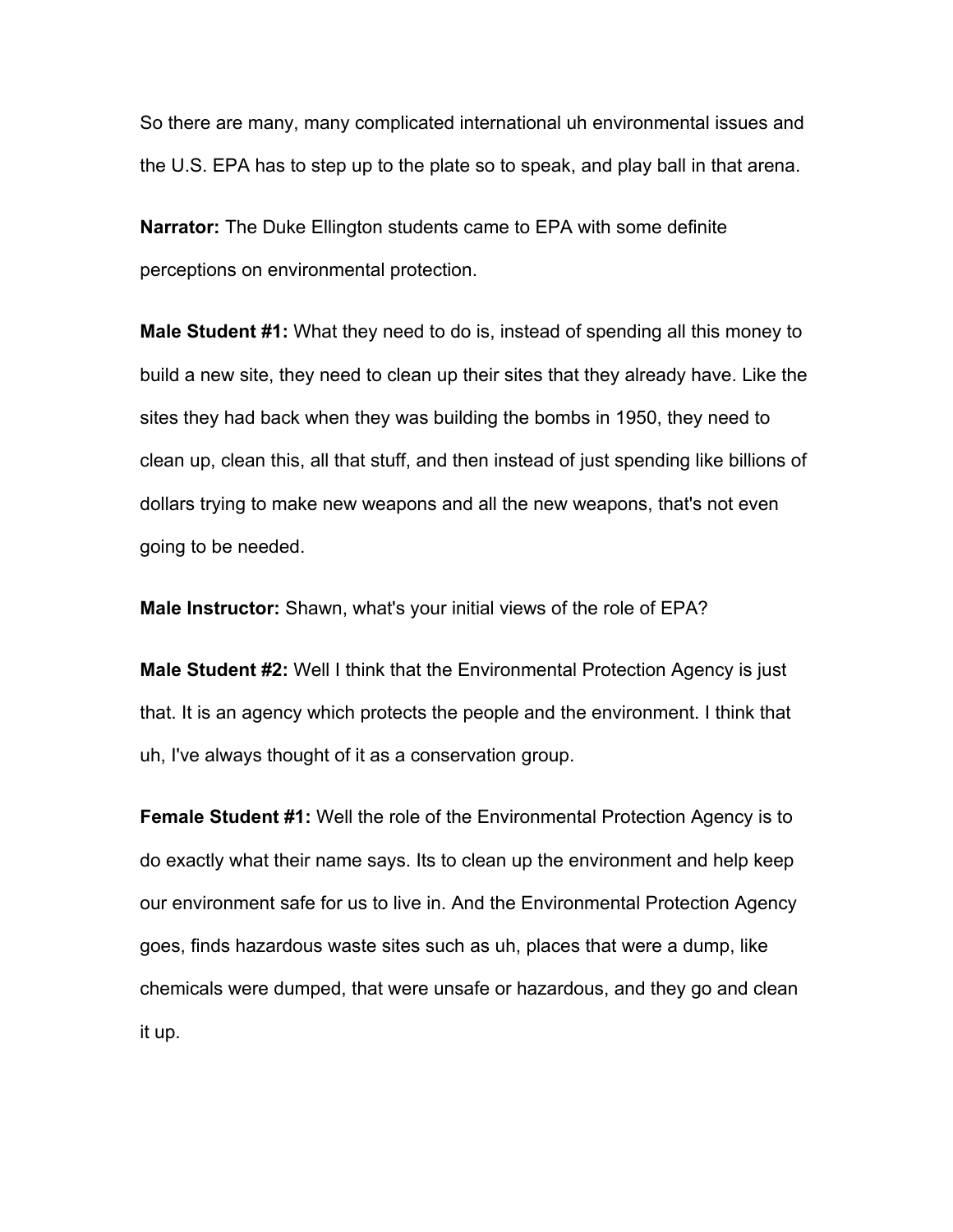**Female Student #2:**I think EPA's role in the community is to make the drinking water safer, make places where recent chemical spills have occurred, make it safer for the residents to come back, and also to protect the environment.

**Narrator:** The students proceeded through a whirlwind of intensive sessions on various environmental issues. Next the subject moved to the government's activities and these environmental matters. The focus became more defined as discussions centered on the Environmental Protection Agency and finally Superfund. Once this stage was set, all of the components of the Superfund program were introduced, but this overview of environmental studies didn't all take place in the classroom.

The students visited the White House Domestic Policy Council to better understand the President's role in protecting the environment. Next stop was congress to discuss to discuss the legislative angle on the environment. Another day students went to the Coast Guard's National Response Center to learn their part in protecting the seashores, tidal rivers, and great lakes. But perhaps more impressive were those places where the battles for a clean environment were being directly waged. A Superfund site, a laboratory, and an Emergency Response Team.

The first stop was the Elkton Superfund site. Here the students saw the results of bad and unscrupulous business practices that had left this locale mired in dangerous chemicals.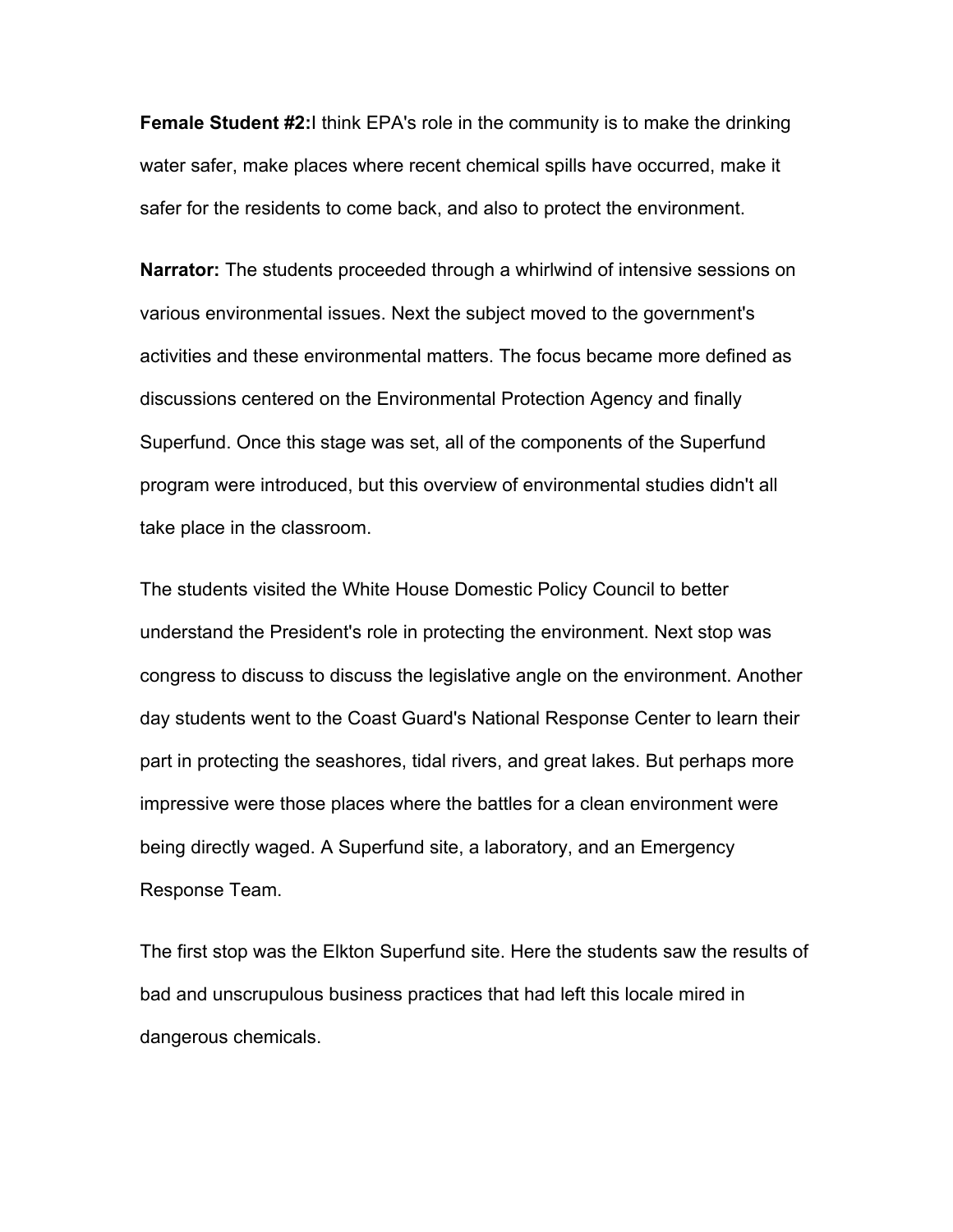**Male Environmental Contractor:** Okay. This is a tank that the owner had taken out and was getting ready to sell. And what he didn't do is he didn't clean it and its leaking out the bottom valve. There's not very much liquid in it, you know, like maybe an inch in that whole tank. So we basically treat it just like you'd treat a baby. We diapered it. And we change the diaper every now and then, like about once a week.

Okay, this stuff? This is basically an oil containment boom. Just like the ones they used on the river for the oil spills. We've got it around this particular drum because this is a, you'll notice itís a plastic overpack instead of a metal overpack. The reason that this drum is here is there is a leaky drum of acid inside here. We couldn't use a metal overpack, and we've got this so in case, its not in case it does eat through the plastic, its when it eats through the plastic, it'll at least go on the boom and we can re-drum it. Again, we're hoping to get it out of here before then.

**Narrator:** Next, EPA's Annapolis laboratory was visited. Here these young people saw the sophisticated equipment that is at the cutting edge of environmental analysis.

**Male Chemist:** If I was going to prep a drinking water for metals analysis I would have to add my acids, put it on a hot plate, cook it down for x period of time, then dilute it back up, package it, and get ready to run it for analysis. Well what this is, basically is doing the same thing that I would do, except it runs automated.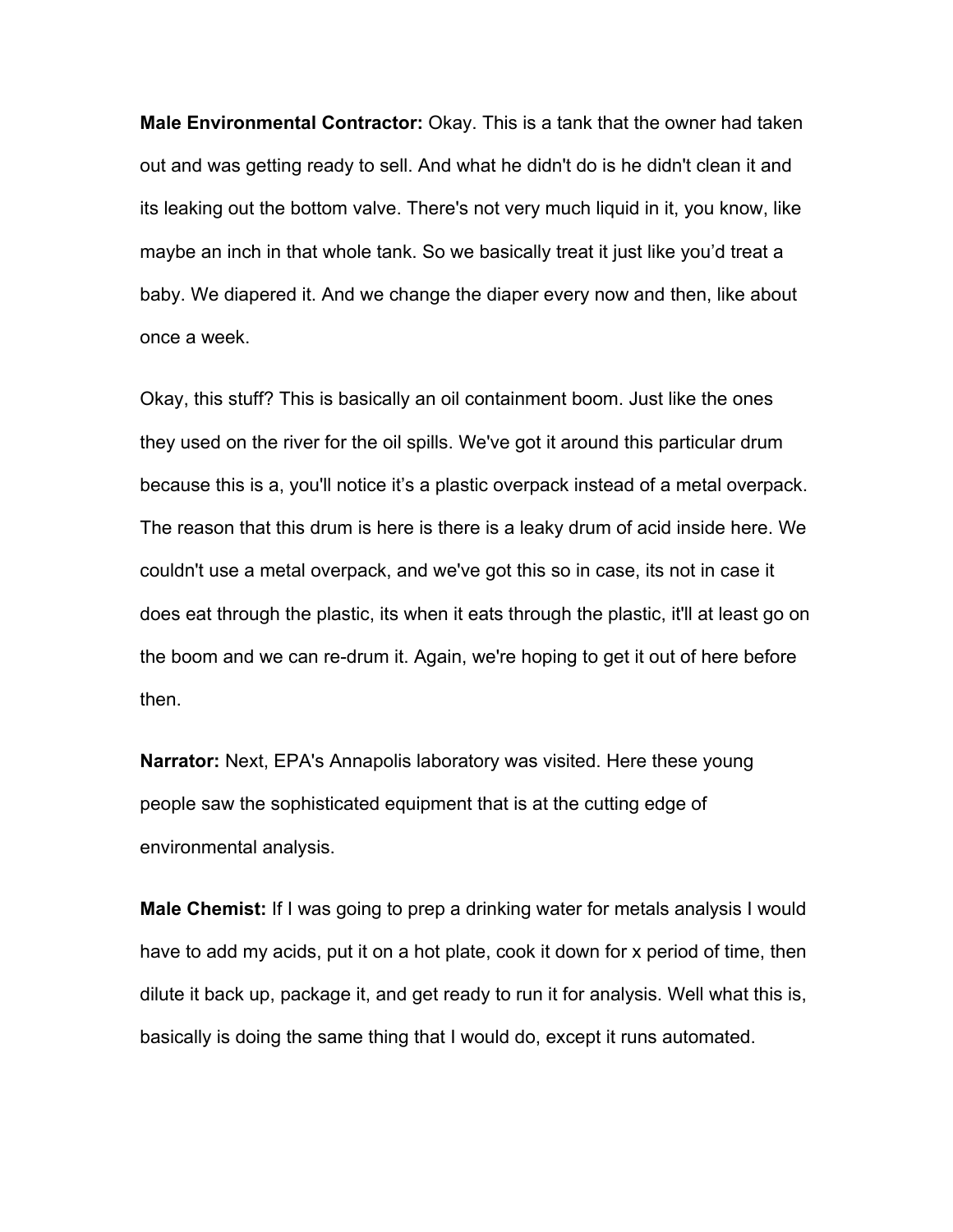**Narrator:** The last stop was a Hazardous Materials Response Team in Prince George County. At this site the students met the men and women who respond to the environmental emergencies that threaten our communities and learned the challenges of working under those conditions.

**Male Emergency Responder:** This is the same people that make bullet-proof vests. These are fire-proof vests. This is a cool vest. I'm going to put it on just so you can feel it. We would never go into an incident in shorts and sneakers but this will do for, just for demonstrations. We didn't put a hardhat on you but we would, the other requirement is that you'd have to wear a hardhat.

**Narrator:** During each phase of the internship impressions of the program were committed to film, video, and paper. Divided into workgroups according to their artistic disciplines, the students developed final projects based on their studies. Completion day ceremonies found the students with drafts of brochures, comic books, photography, and video. Dr. Vanessa Spinner of the DC school system offered the keynote comments.

**Dr. Vanessa Spinner:** We are well on the road to meeting our mission in terms of our products. We've had some very exciting products come forward from the students that will be closured over the next uh, 24 to 40, 30 days. We have, will also be able to tell you that we'll meet the mission in terms of their commitment to work with other students. Each one of these students has agreed to be involved in a special presentation series that will go into at least 6 of our schools and in particular your host partnered school uh Backus Junior High School I believe is